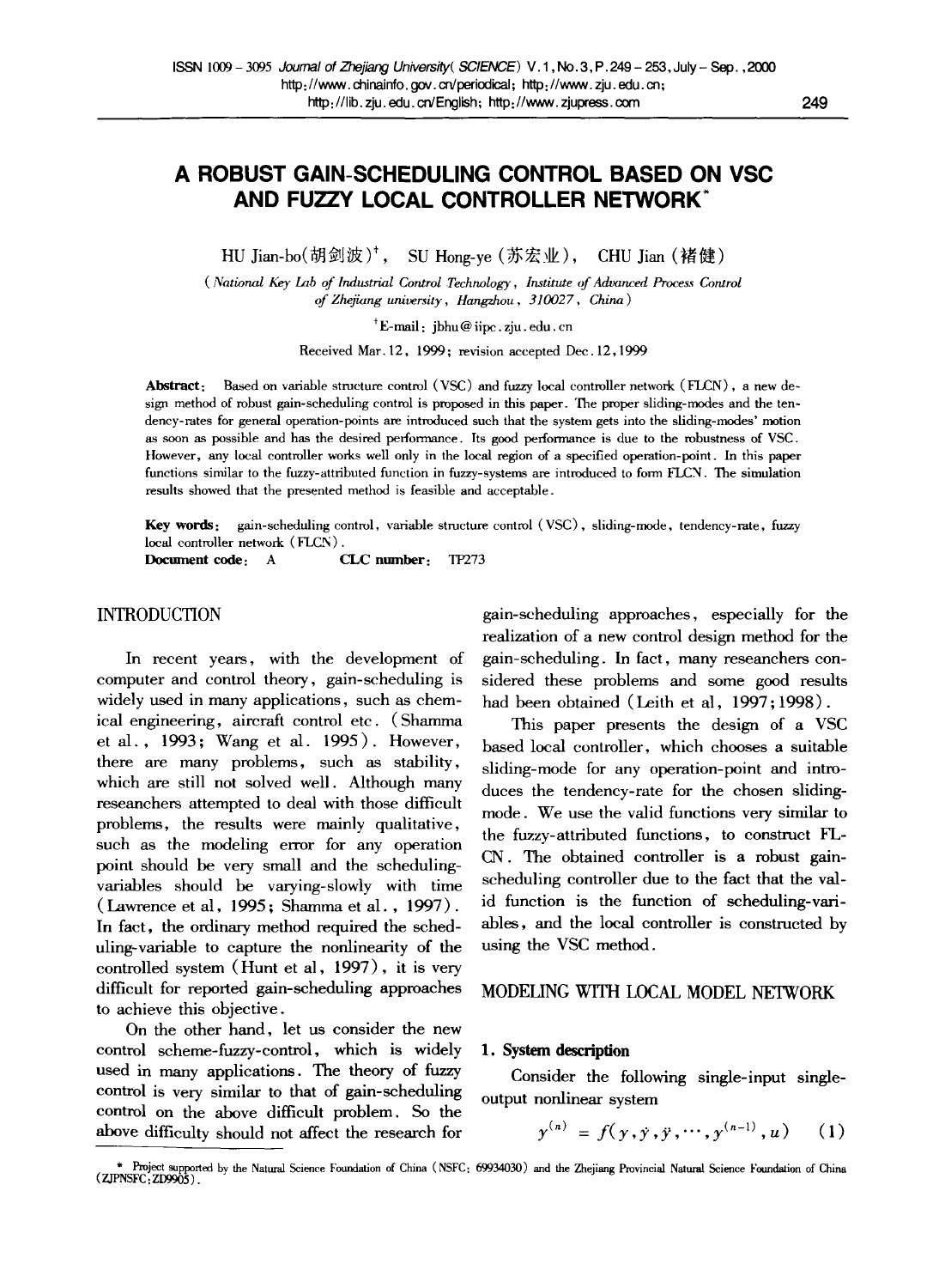where  $y \in Y \subset R$  is the output variable,  $u \in U$  $\in$  R is the control input variable, f is a smoothing nonlinear function.

For the system of Eq.  $(1)$ , we define some fixed operation points,

$$
\mathbf{op}_1, \ \mathbf{op}_2 \cdots, \ \mathbf{op}_m \colon \mathbf{op}_i = [y_i, y_i, \cdots, y_i^{(n-1)},
$$
  

$$
u_i^0] (i = 1, \cdots, m)
$$

**Remark** 1: *op<sub>i</sub>* need not be an equilibrium point of Eq.  $(1)$ .

The system can be linearized around *op*, as follows :

$$
\dot{x}_{1i} = x_{2i}
$$
\n
$$
\dot{x}_{2i} = x_{3i}
$$
\n
$$
\dot{x}_{ni} = c_i^T x + b_i u_i + e_i(i)
$$
\n
$$
x_{1i} = y - y_{\varphi_i}
$$
\n
$$
\dot{x}_i = [x_{1i}, \dots, x_{ni}]^T
$$
\n
$$
c_i^T = \left[\frac{\partial f}{\partial y}, \frac{\partial f}{\partial y}, \dots, \frac{\partial f}{\partial y^{(n-1)}}\right]\Big|_{\varphi_i}, b_i = \frac{\partial f}{\partial u}\Big|_{\varphi_i}
$$

where  $x_i$  is the state vector,  $u_i$  is control increment of input signal  $u_i^0$  at operation points, so the control input signal  $u$  can be written as  $u =$  $u_i^0 + u_i$ .  $e_i(t)$  is modeling error caused by linearization.

#### **2.** Fuzzy local **model network**

The operation points play an important role in system modeling. The linear model of Eq. (2) is valid only very 'close' to the point  $op_i$ . In the following, we extend the basic linearization approach to the case of multi-points. By properly choosing valid functions  $g_1(\xi), \cdots, g_m$  $(\xi)$ , we can get the following results

$$
\tilde{x}_1 = \tilde{x}_2
$$
\n
$$
\tilde{x}_2 = \tilde{x}_3
$$
\n
$$
\dots
$$
\n
$$
\tilde{x}_n = c^T \tilde{x} + bu + e(t)
$$
\n
$$
\tilde{x}_1 = y - \sum_{i=1}^m y_{op_i} g_i(\xi)
$$
\n
$$
\tilde{x} = [\tilde{x}, \dots, \tilde{x}_n]^T
$$
\n
$$
c^T = \sum_{i=1}^n \left[ \frac{\partial f}{\partial y}, \frac{\partial f}{\partial \tilde{x}_2}, \dots, \frac{\partial f}{\partial \tilde{x}_n} \right] \Big|_{op_i}, g_i(\xi),
$$
\n
$$
b = \sum_{i=1}^m \frac{\partial f}{\partial u} \Big|_{op_i} g_i(\xi),
$$

$$
\sum_{i=1}^{m} g_i(\xi) = 1, g_i(\xi) \geq 0.
$$

where  $\xi$  is scheduling-variable, and  $g_1(\xi)$ ,  $\cdots$ ,  $g_m$  ( $\xi$ ) are fuzzy-attributed functions. Eq. (3) is called fuzzy local model network (FLMN) for Eq.  $(1)$ .

**Remark 2:** From Eq. ( 3 ), the following points are very important:

(1) In general, the scheduling variable should vary slowly, but in our eases, this condition is not always needed because of the slidingmode and tendency-rate.

(2) The modeling error should be considered in the controller design procedure .

(3) The valid function should be chosen carefully for each operation-point model. The basic requirement is that the valid functions should have the nonlinear properties of Eq. ( 1 ) as soon as possible.

# CONTROLLER DESIGN

#### **1. Local controller based on VSC**

For Eq. (2) on  $op_i$  ( $i = 1, \dots, m$ ), we choose the sliding-mode  $S_i = x_{ni} + k_{n-1i}x_{n-1i} + \cdots + k_{1i}x_{1i} + k_{0i} \int_a^t x_{1i} dt$  (4)

$$
\cdots + k_{1i}x_{1i} + k_{0i} \int_0^{\infty} x_{1i} dt \qquad (4)
$$

such that all eigenvalues of

$$
p^{n} + k_{n-1}p^{n-1} + \cdots + k_{1}p + k_{0i} = 0
$$

have a negative-real parts, where  $k_{n-1i}$ ,  $k_{n-2i}$ ,  $k_{n-3i}$ ,  $\cdots$ ,  $k_{1i}$ ,  $k_{0i}$  are constants and should be determined later.

The special case without modeling error is first considered. The tendency-rate for the chosen sliding-mode is introduced such that

$$
\dot{S}_i = -\rho_i S_i, \quad \rho_i > 0 \tag{5}
$$

Further, the equality control law is obtained as

$$
u_{\text{eq}i} = -\frac{1}{b_i} \big[ \left( c_i^T \mathbf{x} + \mathbf{k}_i^T \mathbf{x} \right) + \rho_i S_i \big] \quad (6)
$$

where  $k_i = [k_{n-1i}, k_{n-2i}, k_{n-3i}, \cdots, k_{1i}, k_{0i}]^T$ .

Finally, consider the existence of modeling error (Utkin, 1977), the VSC control law can be obtained as follows: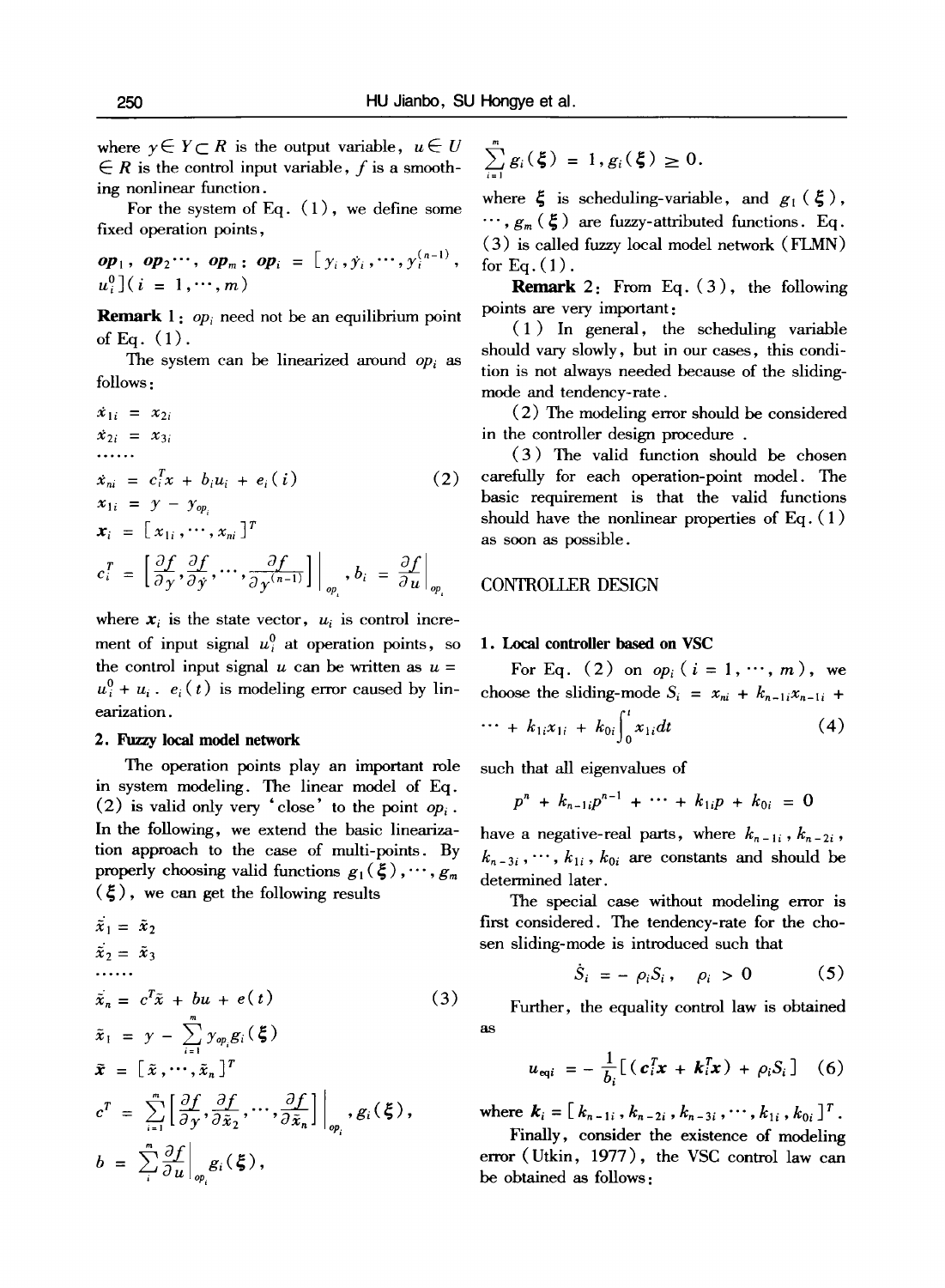$$
u_i = u_{\text{eq}i} - \frac{M_i}{b_i} \text{sgn}(S_i)
$$
 (7)

where,  $|e_i(t)| \leq M_i$ 

The control law of Eq. (7) is the local controller for system of Eq. (2).

**Remark 3:** For the control design at various operation-points, the parameters of sliding-mode and their tendency-rate should be chosen carefully. In fact, at each operation point the parameters may be different for special working conditions or working requirements. But the stability of the sliding-mode and the existence of slidingmode motion are required for each of the operation points.

#### **2. Fuzzy local controller network**

From the local model network of Eq. (3) and local control law of Eq. (7), the fuzzy local controller network (FLCN) can be written as follows:

$$
u(t) = -\sum_{i=1}^{m} g_i(\xi) \frac{M_i}{b} \text{sgn}(S_i) + \sum_{i=1}^{m} u_{\text{eqi}} g_i(\xi)
$$
\n(8)

Then, we get the gain-scheduling control based on FLCN and VSC as follows:

$$
u(t) = -\sum_{i=1}^{n} g_i(\xi) \frac{M_i}{b_i} \text{sgn}(S_i)
$$
  
+ 
$$
\sum_{i=1}^{n} (u_{\text{eq}i} + u_i^0) g_i(\xi)
$$
  

$$
u_{\text{eq}i} = -\frac{1}{b_i} [ (c_i^T x_i + k_i^T x_i) + \rho_i S_i ]
$$
 (9)

**Remark** 4:  $\sum_{i=1}^{n} y_{op} g_i(\xi)$  and its differentials will be replaced by the reference value of and its differentials for the realization of  $Eq. (9)$ .

# 3. The valid function

For the realization of gain scheduling control expressed by Eq. (9), the choice of valid functions is very important. In fact, we may choose the typical functions, similar in form to those of fuzzy-attribution. The valid function given below is used in the next section for simulation study.

$$
g_i(\xi) = \frac{h_i - \text{sat}(\xi - \xi_{op_i})}{\sum_{i=1}^{m} (h_i - \text{sat}(\xi - \xi_{op_i}))}
$$
  

$$
\text{sat}(\xi - \xi_{op_i}) = \begin{cases} |\xi - \xi_{op_i}|, \text{for } |\xi - \xi_{op_i}| < h_i \\ 0, \text{for } |\xi - \xi_{op_i}| > h_i \end{cases}
$$
(10)

where  $\xi$  is the scheduling-variables and  $\xi_{op}$  is are appropriate variables in  $\chi_{op}$ .

As a valid function, the following conditions must be considered.

(1) For the case  $\boldsymbol{\xi} = \boldsymbol{\xi}_{op}$ , the valid function must be 1 or tend to 1.

(2) For any pairs of operation points  $(\rho_{ij}, \rho_{ij})$ *opj )* which are not the nearest points, we have

$$
g_i(\xi) \cdot g_i(\xi) = 0 \qquad (11)
$$

(3) The value of each valid function must be changed smoothly.

(4) With the increasing of the distance between one fixed operation point and transient states, the valid function should tend to zero smoothly.

Obviously, the chosen function of Eq. (10) meets the above conditions.

## NUMBER1CAL EXAMPLE

The purpose of this section is to show the improvement of the presented controller design method based on VSC and FLCN over the other controller. Consider the following dynamic nonlinear system

$$
\dot{x}_1 = x_2 \n\dot{x}_2 = x_1^2 + x_2^2 + u
$$
\n(12)  
\n
$$
y = x_1
$$

Here, we consider two LCNs, where the first LCN1 has the same operation-points as Hunt (1997)'s, but LCN2's is difference.

LCNI: LCN1 contains four local controllers designed on the basis of classical linearization around the equilibrium points:

 $(x_1^e, x_2^e, u^e) \in \{(0.5, 0., -0.25), (1.5, 0, -0.5)\}$  $2.25)$ ,  $(2.5,0-6.25)$ ,  $(3.5,0-12.25)$ 

The local controllers all have the same sliding-mode parameters and tendency-rate:

 $k_{1i} = 0.3$ ,  $k_{0i} = 0.02$ ,  $\rho_i = 50$ 

The simulation results are given in Fig. 1. Obviously, our results are much better than those of Hunt (1997). For the experiments  $E_1$ ,  $E_2$ ,  $E_3$  described by Hunt, our results are all stable, but Hunt's are not stable for  $E_2$ ,  $E_3$ .

LCN2: LCN2 contains four local controllers based on off-equilibrium linearization about the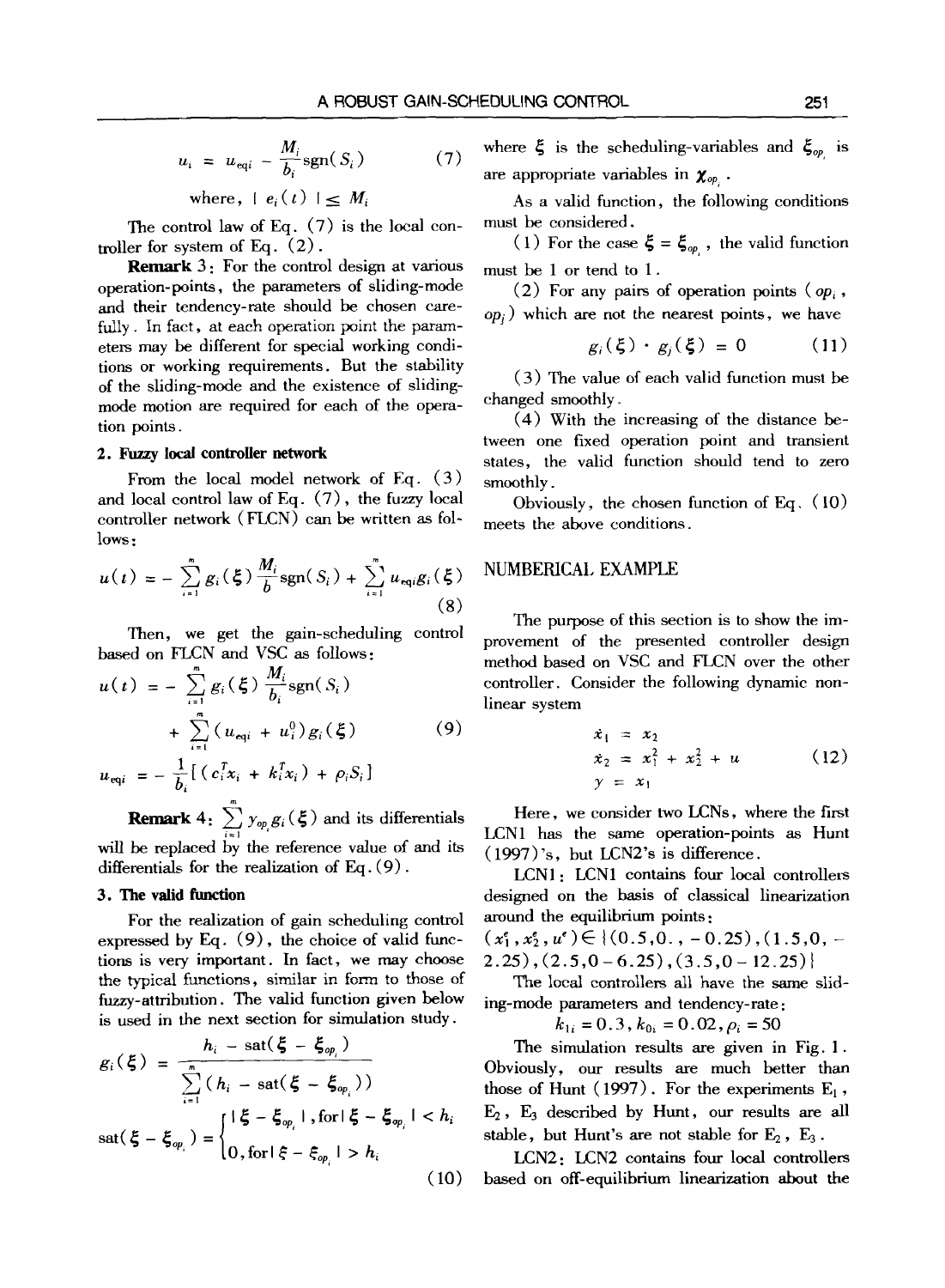points

 $(x_1^{\epsilon}, x_2^{\epsilon}, u^{\epsilon}) \in \{(0.5, 0.0, 0), (1.5, 0, 0),\}$  $(2.5,0,0), (3.5,0,0)$ ,

which covers some of the transient states only. We may find that there are less designing operation-points than those in the case LCN2 of Hunt (1997). The control parameters are the same as those for controller LCN1.

Fig. 2 on the simulation results show they are acceptable. For the experiments  $E_1$ ,  $E_2$ ,  $E_3$ Hunt (1997), the obtained results were all stable.

From the simulation results, we can get the following conclusions :

(1) The simulation results of a local controller network based on local equilibrium-points are better than those of a local controller network based on off-equilibrium-operation points.

(2) Comparison of our results with those of Hunt (1997), showed that our controller has similar characteristics but is much simpler.

(3) Comparison of the local-network with Hunt's shown that the local control network based on sliding-mode and its tendency-rate works well for the system of Eq. (12) due to the fast tending to sliding-mode and slow tending to its required value with high tendency-rate and suitable parameters for sliding-mode.



#### Fig. I Simulation results with controller LCNI.

(a) the system output y for the desired values  $1,2,3,4$ . (b) the control input u for different desired values  $1,2,3,4$ .



Fig. 2 Simulation results with controller LCN2. (a) the system output  $\gamma$  for the desired values 1,2,3,4; (b) the control input u for different desired values 1,2,3,4.